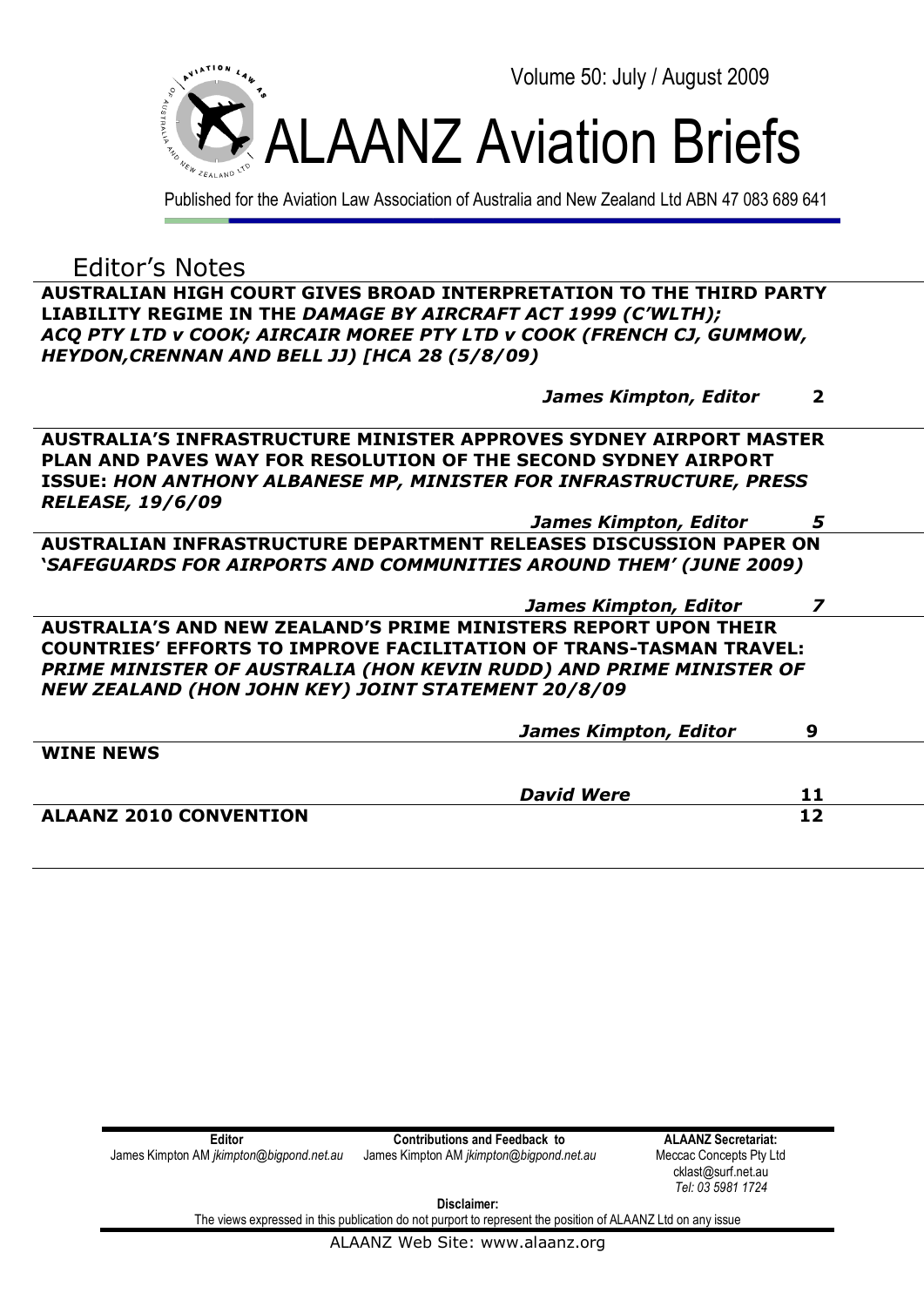# **Australian High Court gives broad interpretation to the third party liability regime in the** *Damage by Aircraft Act 1999(C'wlth); ACQ Pty Ltd v Cook; Aircair Moree Pty Ltd v Cook (French CJ, Gummow, Heydon, Crennan and Bell JJ)* **[2009] HCA 28 (5/8/09)**

In a short, unanimous judgement, the High Court recently pronounced upon the operation of the Damage by Aircraft Act 1999. The timing of the decision is poignant as the recent discussion paper "Review of Carriers" Liability and Insurance" explores some questions relating to the question of third part liability of aircraft owners and operators. It discusses the existing Damage by Aircraft Act 1999 regime and replacements for the Rome Convention (which as discussed below was the foundation for the regime prior to the enactment of the current arrangements in 1999). It is lukewarm about replacements for the Rome Convention being developed within ICAO but canvasses revision of the Damage by Aircraft Act regime to provide for contributory negligence.

The situation that led to the High Court's involvement was that a crop dusting aircraft collided with a high-voltage electricity transmission line, reducing its height above the ground and thus created safety concerns. The company responsible for it arranged for two employees to attend the site. While one of these employees subsequently left the site to isolate the line and it was agreed the other would await his return, the second employee approached the damaged line across muddy, irregular terrain planted with cotton. An "electric arc" formed between the employee and the line as a result of which the employee was severely injured. The High Court, on appeal from the Court of Appeal of New South Wales, had to decide whether the aircraft operator and owner were liable under the Damage by Aircraft Act.

The proceedings turned on Section 10 of the Damage by Aircraft Act 1999 which provides:

"This section applies if a person or property on , in or under the land or water suffers personal injury, loss of life, material loss, damage or destruction caused by:

- (a) an impact with an aircraft that is in flight, or that was in flight immediately before the accident happened; or
- (b) an impact with part of an aircraft that was damaged or destroyed while in flight; or
- (c) an impact with a person, animal or thing that dropped or fell from an aircraft in flight; or
- (d)something that is the result of an impact of a kind mentioned in paragraph  $(a)$ ,  $(b)$  or  $(c)$ "

The extent of liability is set out in Section 11: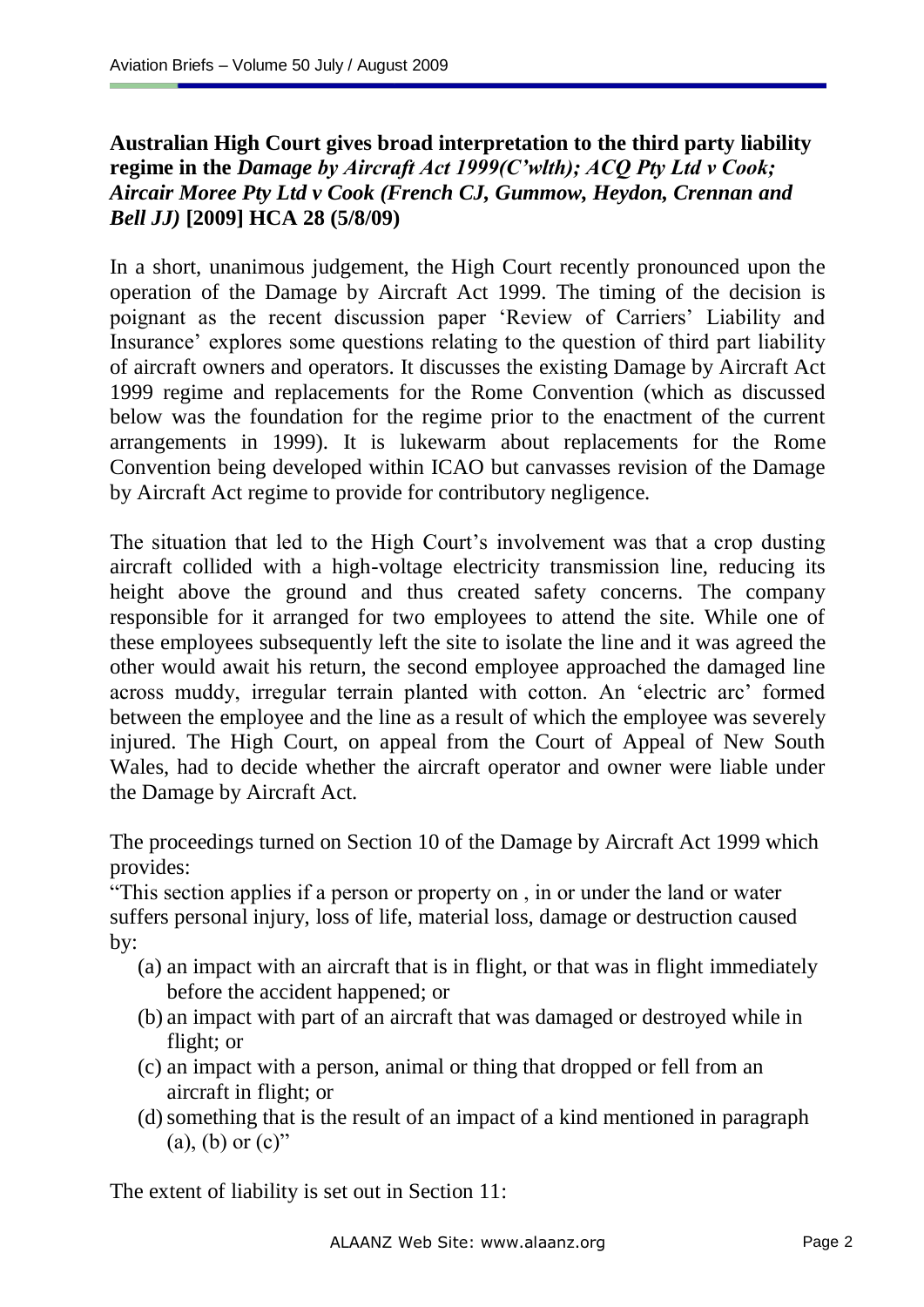"Damages in respect of an injury, loss, damage or destruction of the kind to which Section 11 applies are recoverable in an action in a court of competent jurisdiction in Australian territory against all or any of the persons who are jointly and severally liable under that section in respect of the injury, loss, damage, or destruction without proof of intention, negligence or other cause of action, as if the injury loss or damage or destruction had been caused by the wilful act, negligence or default of the defendant or defendants."

Section 10(2) provides for the joint and several liability of the operator and the owner of the aircraft immediately before the impact.

In seeking to avoid liability, the appellants argued for a narrow construction of the legislation, that the injury to the employee was too remote from the impact of the aircraft on the power line and that there needed to be a single identifiable cause of the injury (referring to the 'something' identified in Sec  $10(d)$  of the Act) rather than a chain of circumstances. Argument contemplated the operation of the legislation in factual circumstances other than those before the Court.

In responding to these arguments the High Court pointed out (para 14) that "The words of the legislation are brief and general…The field of debate, causation, is one of the most difficult in the law, and one about which abstract discussion is seldom valuable for courts and those who practise in them".

In deciding that the Act provided for broad rather than narrow liability, the Court took the view that the Damage by Aircraft Act 1999 was quite specifically intended to go beyond implementation of the Rome Convention (while the High Court does not specifically make the point, it is of interest that while Sec 9 of the Damage by Aircraft Act 1999 relies upon a broad range of Commonwealth powers for its 'application', it stops short of invoking the 'external affairs' power). The Court pointed out that, whereas the Rome Convention as applied in Australia by the Civil Aviation (Damage by Aircraft) Act 1958 was apparently limited to "direct" consequences of an aircraft accident, the Damage By Aircraft Act 1999, which replaced it, was deliberately intended to widen the ambit of recovery because of shortcomings in the Rome Convention regime. The High Court agreed with the NSW Court of Appeal"s view that the 1999 Act extended liability from 'direct consequences' to indirect or consequential results' (paras 19-25)

Having interpreted the legislation in the manner just described, the High Court also supported the NSW Court of Appeal"s approach to the question of causation, including the recognition "that there can be multiple causes of the damage suffered by the plaintiff' (paras 26-27).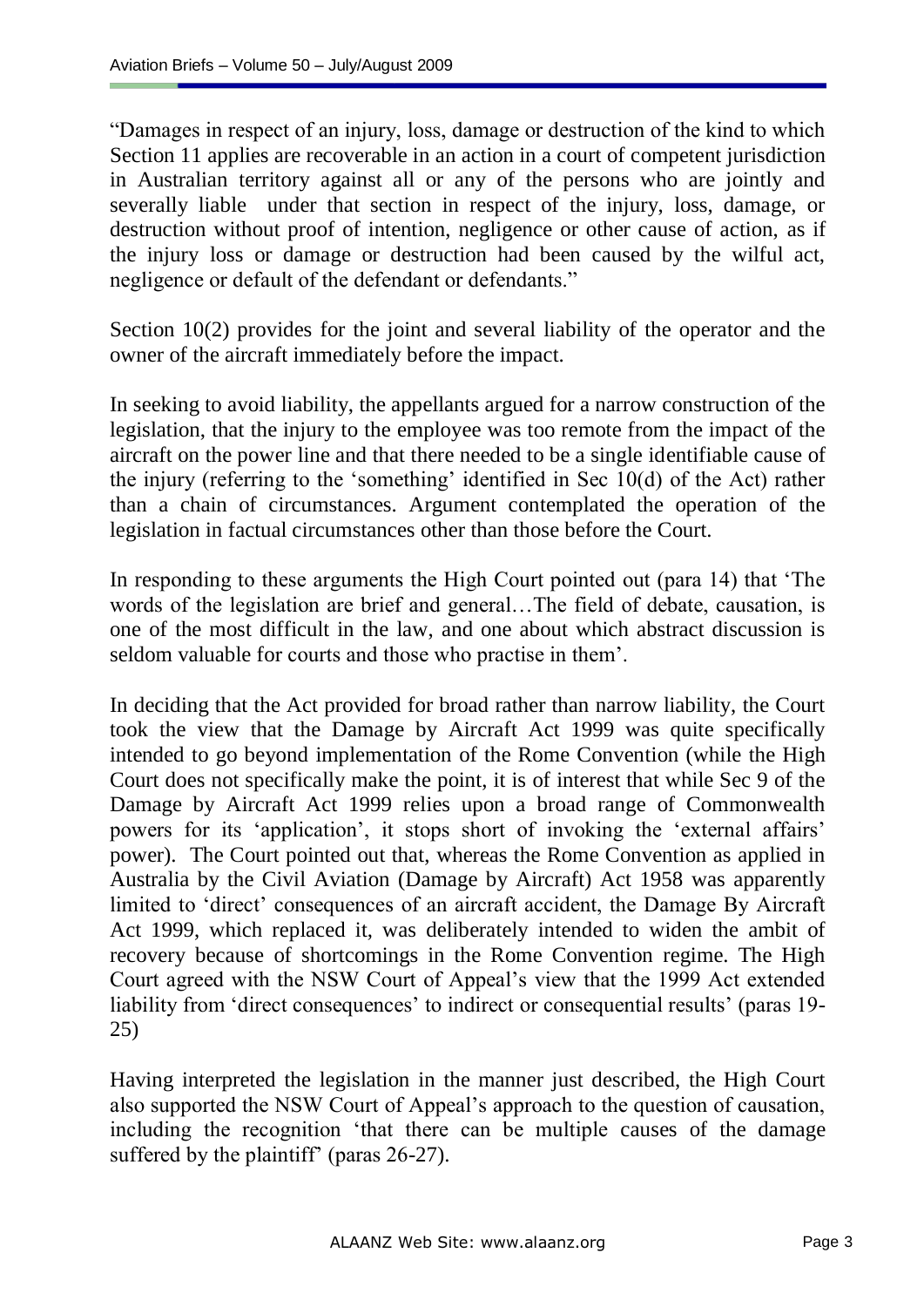Finally, the High Court rejected an argument that, if liability arose on the present set of facts, liability could have arisen if the employee had been injured while travelling to the scene of the accident, an "absurd, extraordinary, capricious, irrational or obscure" construction. The Court took the view that "it is far from clear that those epithets would be correct: but, in any case, decisions about the injuries postulated can be made when it is necessary to make them. The problems they pose are different from the problems posed in these appeals" (para28).

In canvassing the question of third party liability regimes the Discussion Paper referred to above had in mind the proceedings in the case up to the time of the NSW Court of Appeal decision. Given that the High Court upheld the Court of Appeal"s decision, the issue canvassed in the Discussion Paper, whether provision should be made in the Damage by Aircraft Act regime for contributory negligence, presumably remains alive. The paper states that "The Government notes that it would only be in very rare occasions that a third party victim on the ground could be considered to have been partly negligent in causing the damage they suffered as a result of an air crash. However, following the outcome of *Cook v Aircair Moree,* the Government recognises that it may be appropriate to allow defendants an opportunity to argue that their liability should be appropriately reduced if they can show that the victim was partly negligent in causing the damage (page 28)'.

No doubt, insurers, owners and operators of aircraft are reflecting upon the High Court's interpretation of the Act to give it maximum reach and recovery.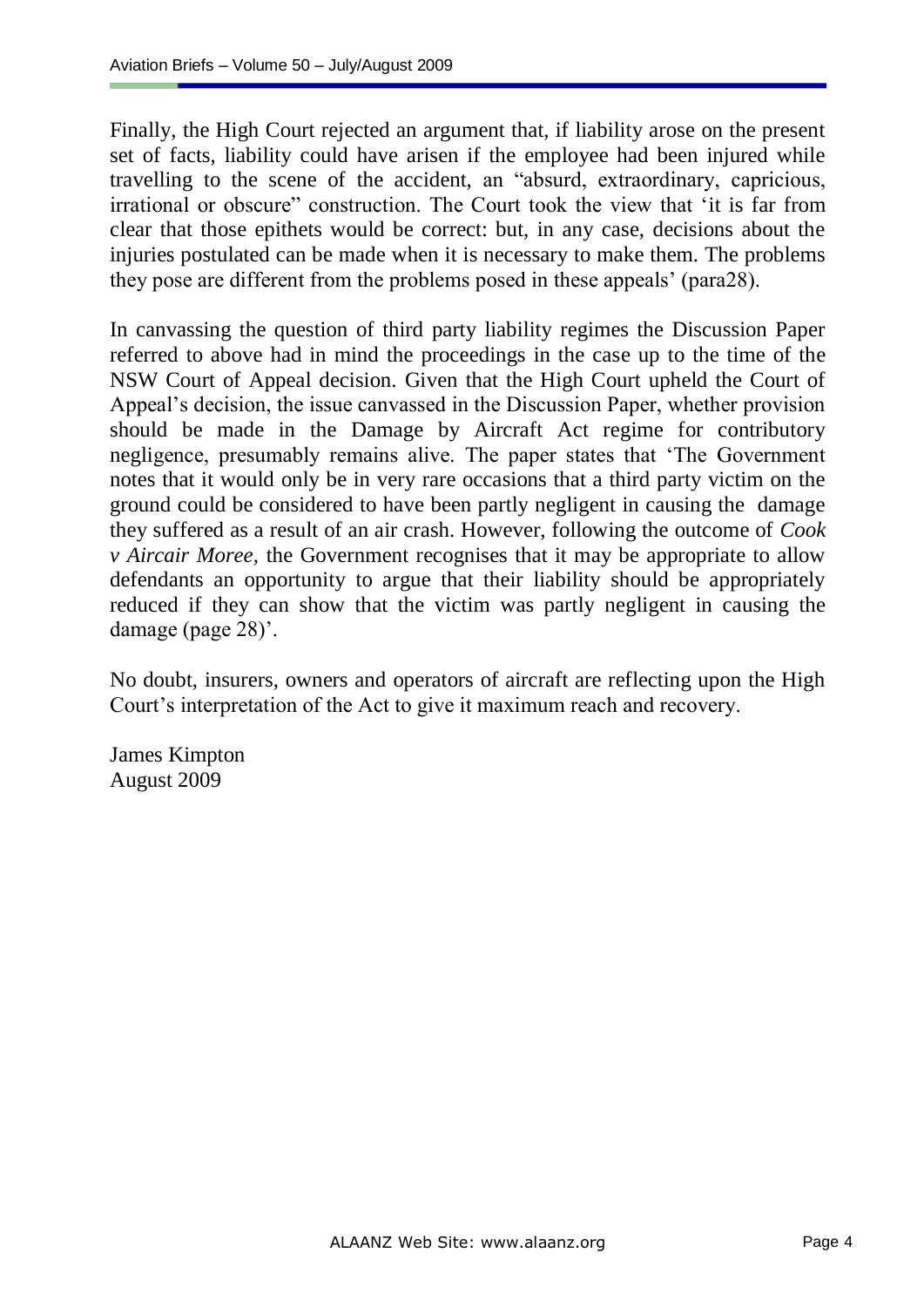### **Australia's Infrastructure Minister approves Sydney Airport Master Plan and paves way for resolution of the Second Sydney Airport Issue:** *Hon Anthony Albanese MP, Minister for Infrastructure, Press Release, 19/6/09*

Australia"s Minister for Infrastructure, Transport, Regional Development and Local Government announced on 16<sup>th</sup> June that he had approved Sydney Airport's Master Plan, prepared in accordance with the requirements of the Airports Act 1996.

The announcement had a number of interesting features, not least the description of the way forward for a further attempt to resolve the second Sydney Airport issue.

The statement draws attention to the predication that Sydney Airport's aircraft traffic volumes are likely to rise to 427,000 by 2029. The announcement states that the government is "absolutely committed" to retaining the existing 80 movement per-hour cap and the curfew. The announcement also indicates that noise-sharing arrangements by means of use of multiple flight paths will continue. It refers to the role of the airport in handling one third of the nation's air traffic, generating \$8billion in annual economic activity and supporting more than 200,000 jobs.

The announcement states that "my approval of the Master Plan does not however indicate acceptance that the airport can and should handle the projected growth in traffic…" It notes that such traffic volumes would "place considerable added pressure on those communities living around the airport". The statement refers to the congestion of supporting road and rail infrastructure, frequent delays and the exposure of nearby residents to longer periods of aircraft noise.

New airport capacity for Sydney is stated to be in the national interest.

The statement goes on say that the Minister has invited the NSW government to participate in a joint study "to assess options, identify potential sites and evaluate investment strategies for delivering additional airport capacity."

The announcement states that the study will also look at ways of providing "integrated transport solutions" for the existing and any second airport.

The final terms of reference for the study are to be released in the National Aviation White Paper expected to be released later this year.

The government obtained independent expert advice from Access Economics to assist its assessment of the Sydney KSA Master Plan.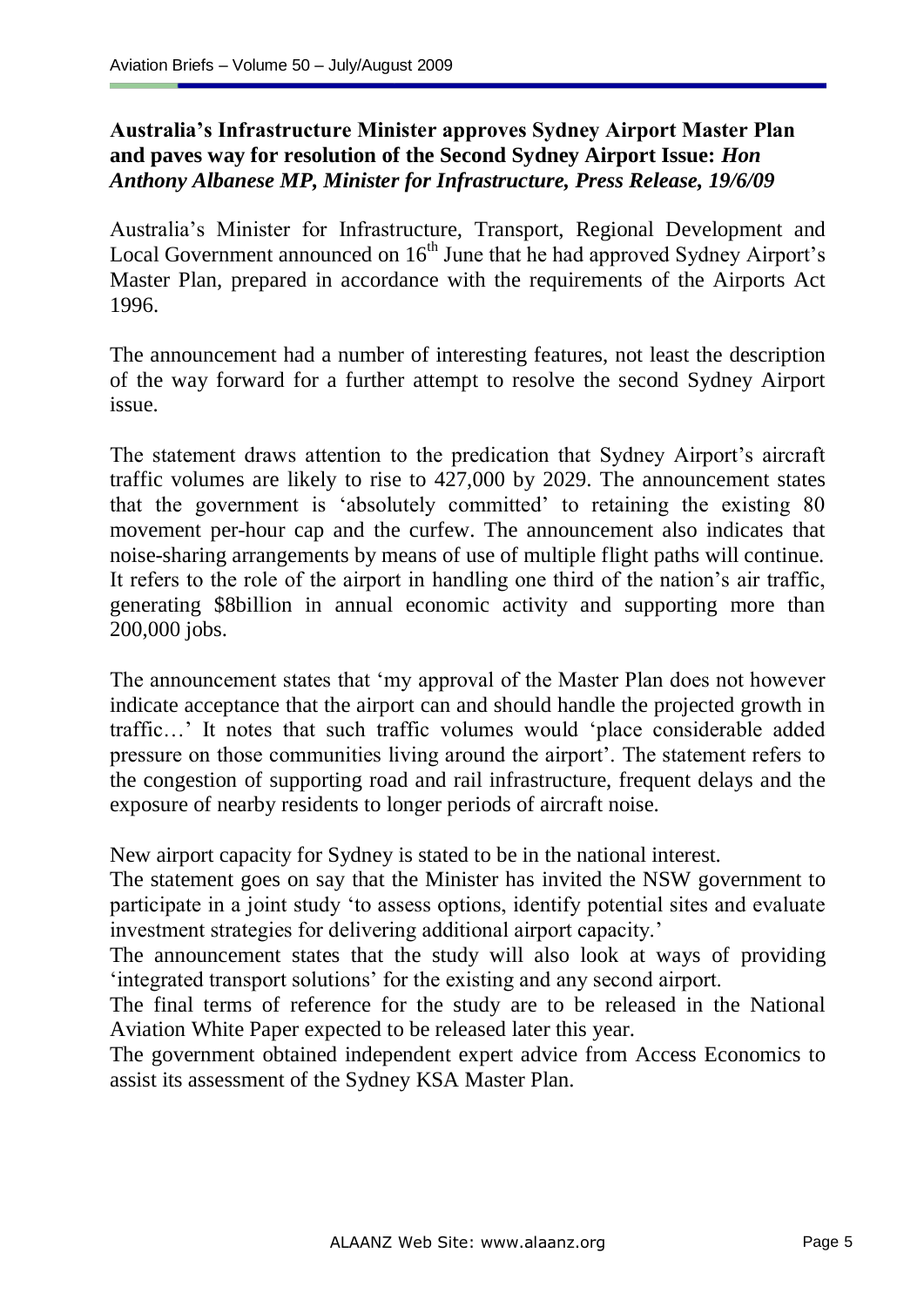A number of comments are raised by the announcement:

-given the Minister's reservations about the long-term activity levels at Sydney Airport, the true meaning of a Master Plan approval that contemplates such activity levels is uncertain

-the use of the National Aviation White Paper as the place for announcement of the terms of reference for a joint Commonwealth/State Government study of the Second Sydney Airport issue, again demonstrates ( as have recent single-subject Discussion Papers on Insurance and Carriers" Liability and Airport Planning) that the White paper will contain significant decisions for the industry

-the use of Access Economics to advise the government on the Sydney Airport Master Plan suggests (as have recent decisions for other airports eg Canberra Airport) that the Government takes consideration of these plans very seriously

-notwithstanding the infrastructure issues raised by growth at the existing airport and at any new airport, the statement does not identify any role for Infrastructure Australia; perhaps it is assumed that the private sector will finance all such developments

Macquarie Airports and its colleagues may not feel unduly uncomfortable about the first of these points, given the provisions in Sec 18 of the *Airports Act 1996* that provide that "Sydney West" airport and the existing Sydney airport are to be in common ownership.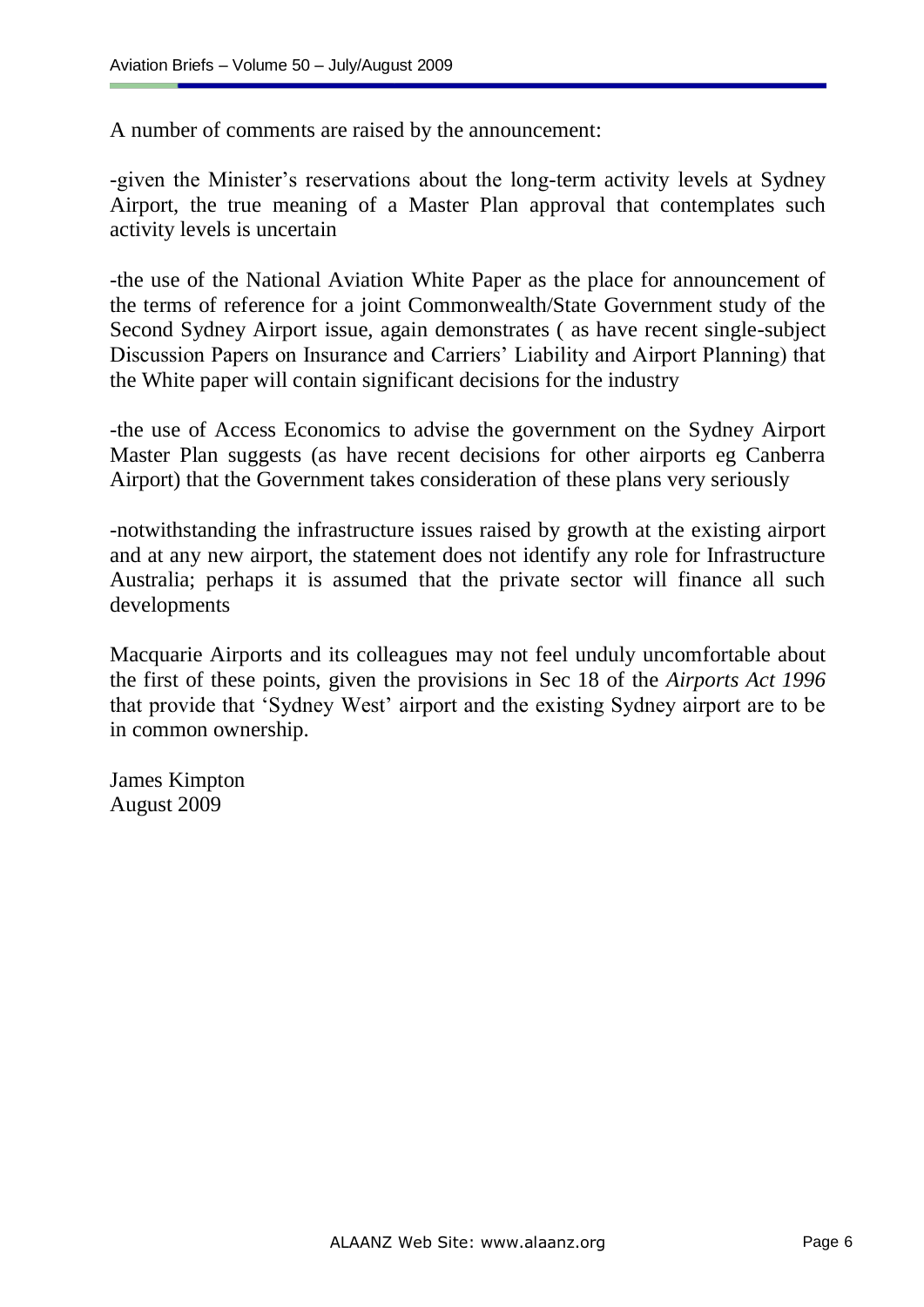# **Australian Infrastructure Department releases Discussion Paper on '***Safeguards for airports and communities around them***' (June 2009)**

As part of its ongoing National Aviation White Paper process the Minister for Infrastructure"s Department released a Discussion Paper entitled "Safeguards for airports and the communities around them'. Comment closed on 31<sup>st</sup> July.

The thrust of the paper is to effectively deal with the "effective use of airports and the safety of aviation activity at the airport". It notes that "the issues raised in the discussion paper potentially apply to all aerodromes in Australia, but the risks and complexity are much greater for the high volume airports in densely populated areas". The paper arguably proceeds from an airport perspective but readers from that sector no doubt will "read between the lines".

The paper reflects the government's commitment to:

-national airspace legislation that protects approaches to major airports to prevent intrusion into airspace by buildings approved at state and local government level -developing a clear policy on the definition of public safety zones around airports which can be taken into account in local planning with a view to ensuring that the community is not exposed to any undue risk from aircraft operations -developing strategies and plans to address other airport related issues such as aircraft noise, traffic linkages, and best practice community consultation models

The options developed to achieve these outcomes include:

-public safety zones

-safety management systems

-adaptation of state and overseas models to safeguarding risks such as Queensland"s State Planning Policy as applicable to airports, UK airport planning arrangements and the Netherlands" and Irelands" planning arrangements.

In relation to the Queensland State Planning Policy ( *1/02 Development in the Vicinity of certain Airports and Aviation Facilities*) the paper notes that it requires 'airspace protection, bird hazards and also noise' as matters to be taken into account and also provides for public safety zone arrangements for less busy airports. The UK safeguarding model is described as minimising operational risks and provides both for consultation with officially safeguarded civil and military aerodromes and other aerodromes. The Netherlands arrangements are described as involving a risk management approach and the Irish arrangements are explained as a hybrid version of the UK and Irish models.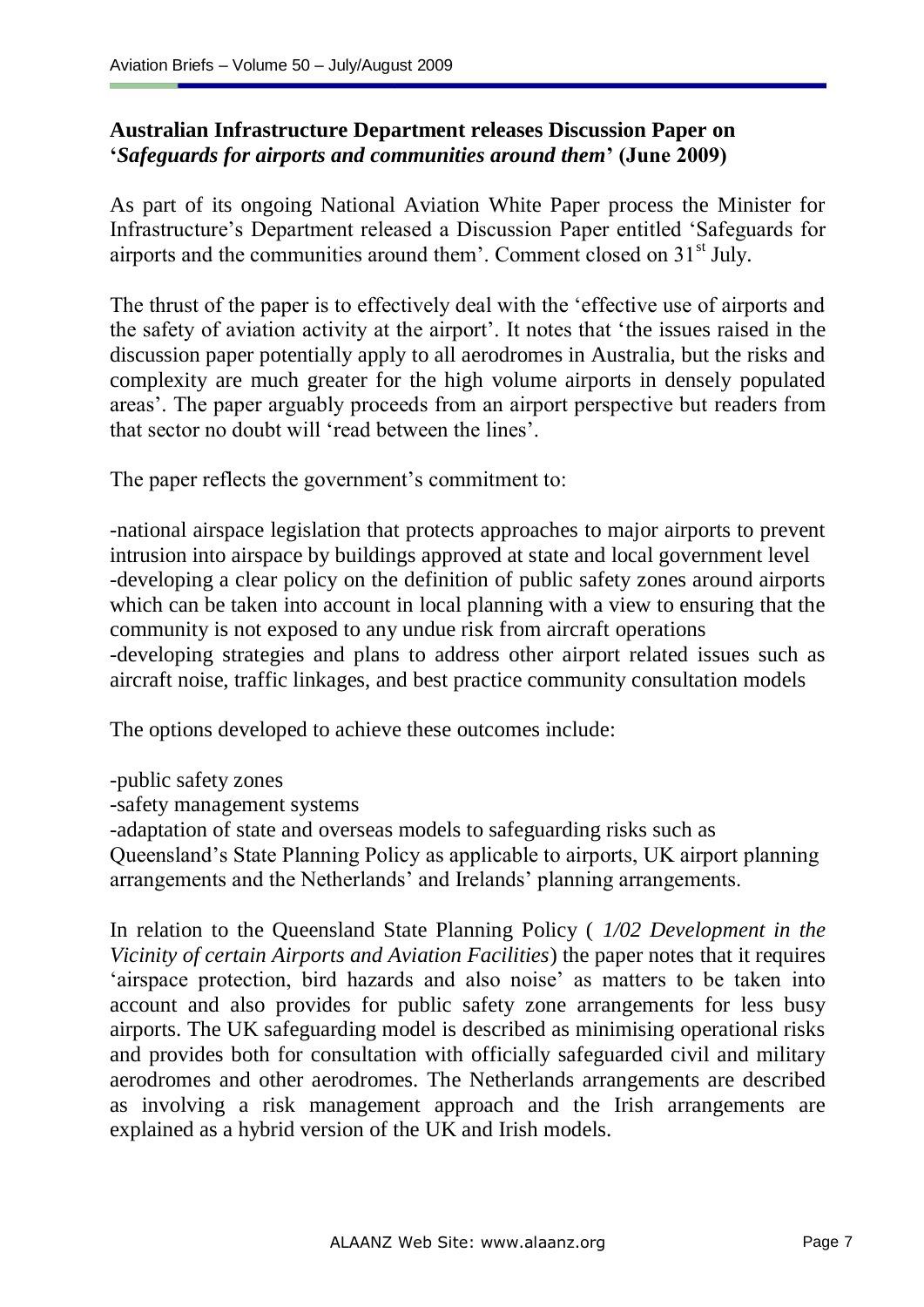In its detailed discussion of 'Planning for Compatible Development' the paper indicates some of the shortcomings that are perceived with the current ANEF (noise exposure forecast) system. These include its apparent unsuitability to the range of airports to which it is applied, the apparent inability of contours to give a comprehensible picture of the noise to which residents will be exposed, the difficulty of equating ANEF noise levels to decibel levels, the apparent unsuitability of ANEF levels of indicating noise levels resulting from intensive light aircraft activity at general aviation airports.

In the face of these perceived limitations the paper raises the question of review of the Australian standard (AS 2021) and the ANEF system. However, the paper also canvasses the more effective protection of corridors under flight paths, including more conservative criteria for developments under flight paths.

The paper canvasses the extension of the protection of airports' immediate hinterlands from developments that would physically intrude into flight paths that are currently protected at some capital city and regional airports by Airports (Protection of Airspace), the Civil Aviation (Buildings Control) and so forth regulations. Part 12 of the Airports Act 1996 would appear to allow substantial progress in this regard to be made without amendment of the Act.

The paper also deals with such matters as turbulence and wind shear, wildlife hazards, wind turbines, technical facilities and lighting and pilot distractions The paper is relatively non-specific as to consultative arrangements that might apply. It merely states that consideration is being given to "special arrangements for state and local government consultation with the Commonwealth government on proposed developments around federal airports so that the impacts upon airport operations can be fully assessed and taken into consideration in decision-making". On its face, this is considerably less threatening to airports than the consultative arrangements the Minister has imposed as conditions for approving airport master plans, as noted in previous issues of *Aviation Briefs.* No doubt interested parties have made their views known.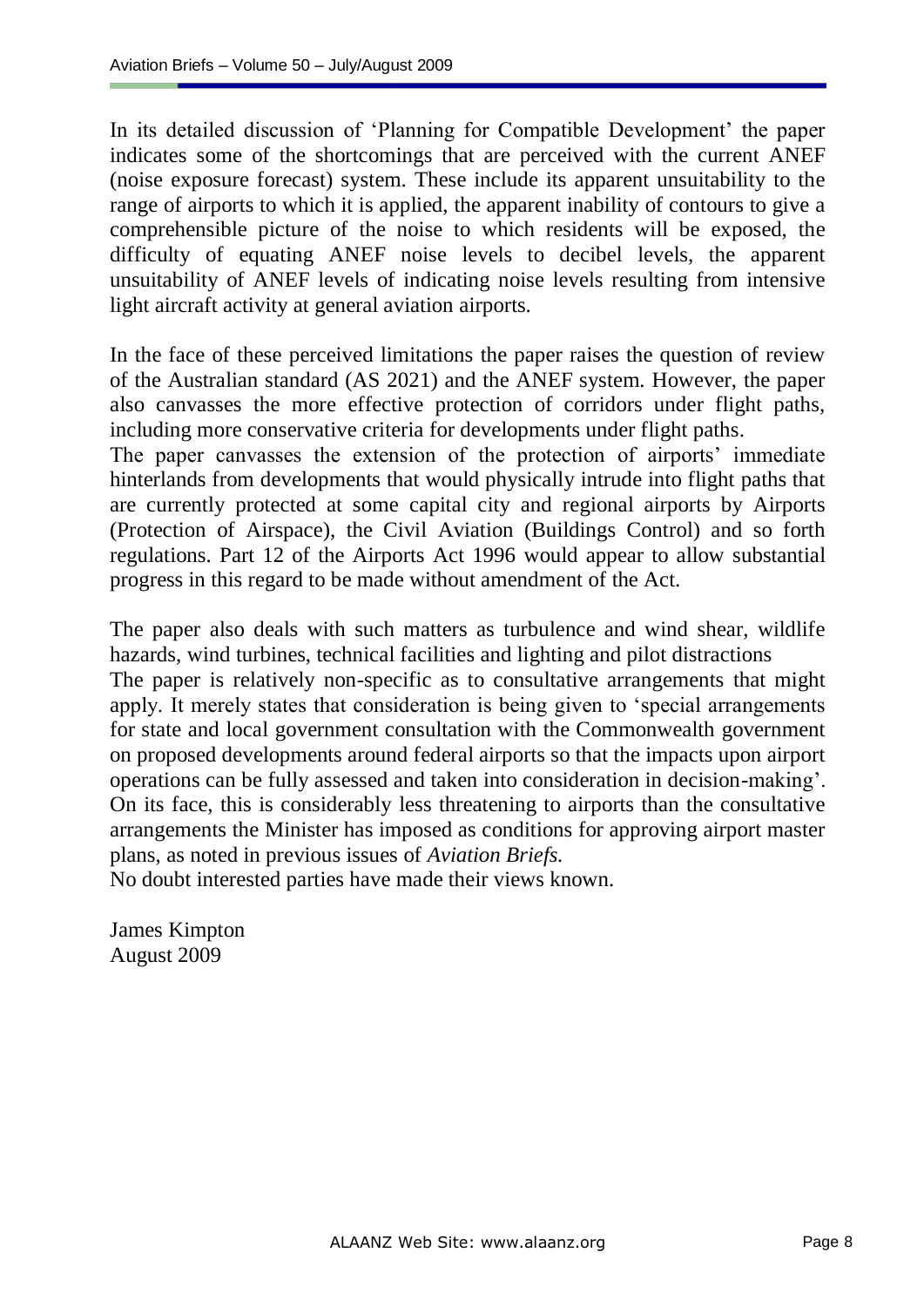### **Australia's and New Zealand's Prime Ministers report upon their countries' efforts to improve facilitation of Trans-Tasman travel:** *Prime Minister of Australia (Hon Kevin Rudd) and Prime Minister of New Zealand (Hon John Key) Joint Statement 20/8/09*

As we go to press, the Australian and New Zealand Prime Ministers, Hon Kevin Rudd and Hon John Key respectively, delivered a joint report on trans Tasman Co-operation. Amongst the issues identified was trans-Tasman air travel. The statement makes it clear that this issue is being given attention, even if tangible progress has yet to be visible.

The statement indicates that 'sustained focus' would be brought to 'a further streamlining of trans-Tasman travel, working towards full implementation of a new trans-Tasman passenger clearance model; and work on streamlining trans-Tasman goods trade".

The statement referred to their agreement regarding "a joint plan to streamline trans-Tasman travel, with improvements to be seen as early as next year. The plan includes roll out of the automated SmartGate passenger clearance system in New Zealand, and improvements to screening and processing for low risk passengers on both sides of the Tasman. They also agreed to trials of direct exit paths for passengers and the transfer between Australia and New Zealand of x-ray images for more efficient biosecurity screening. To foster long term improvements, Australia and New Zealand will explore further streamlining passenger processing through studies on pre-clearing passengers at point of departure and through expanding and integrating SmartGate systems".

These efforts in passenger facilitation come seventeen years after the first single Australasian air services market agreement was signed between Australia and New Zealand. Since that event in 1992, mutual recognition of technical qualifications has enabled the movement of most aeronautical personnel between the countries. More recently, each of the countries' Civil Aviation Acts have been amended to provide for operability of airlines" AOCs in both countries. That facilitation issues have not kept up with these other developments, so that from the passenger"s point of view travel between the two countries is still 'international', is not necessarily reflective of lack of effort. The Customs, Immigration and Quarantine issues involved are not easily resolved. There is; much that can be learned about these issues in a single market from the EU and much that can be learned about pre-clearance from the US and Canada. No doubt the policy makers are examining the issues with vigour with a view to progress being made by the next bilateral meeting early in 2010.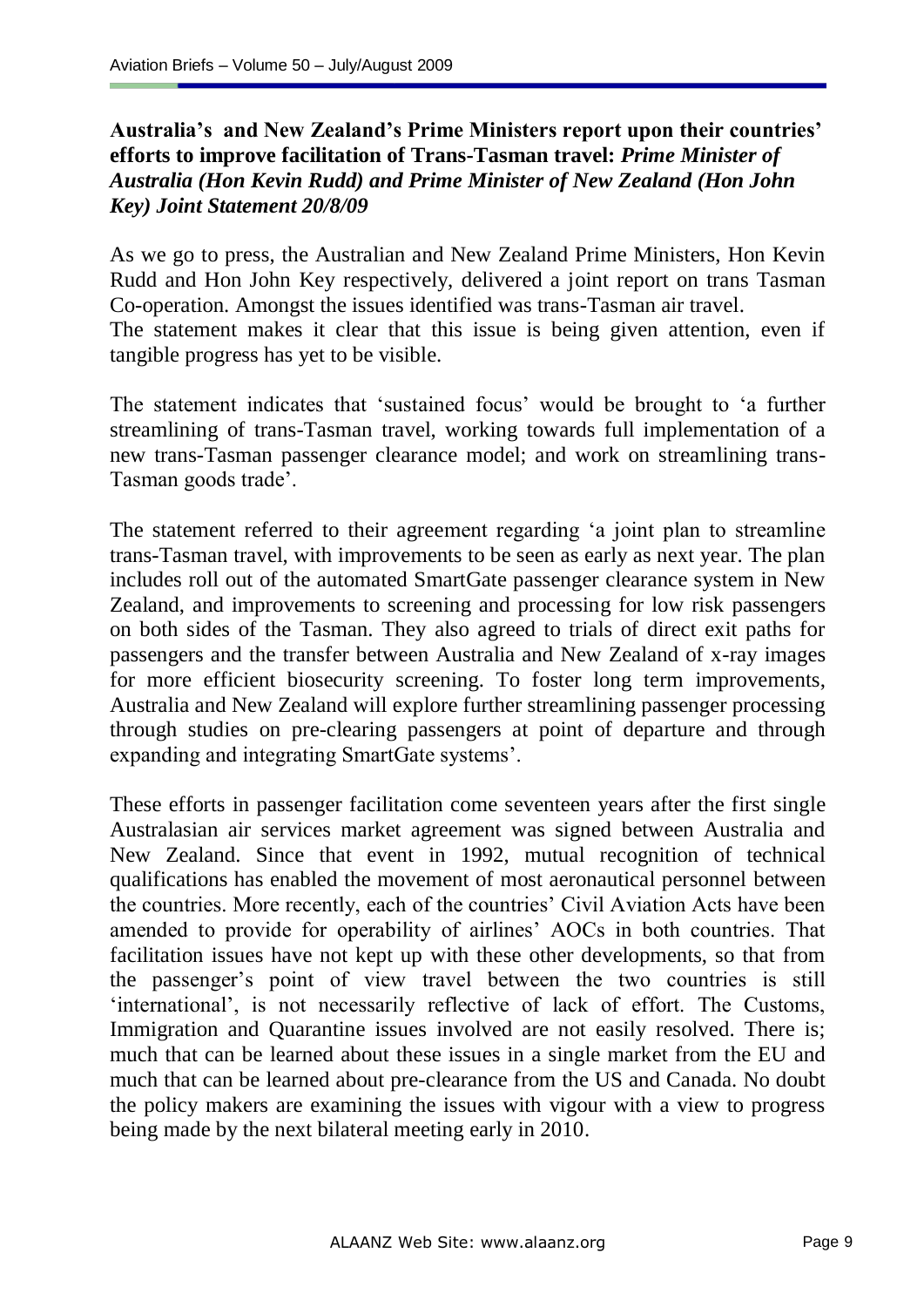The writer can recall statements in 1992 predicting services between airlines' domestic terminals on each side of the Tasman in the then near-term future. Without different approaches to customs, immigration and quarantine, this cannot happen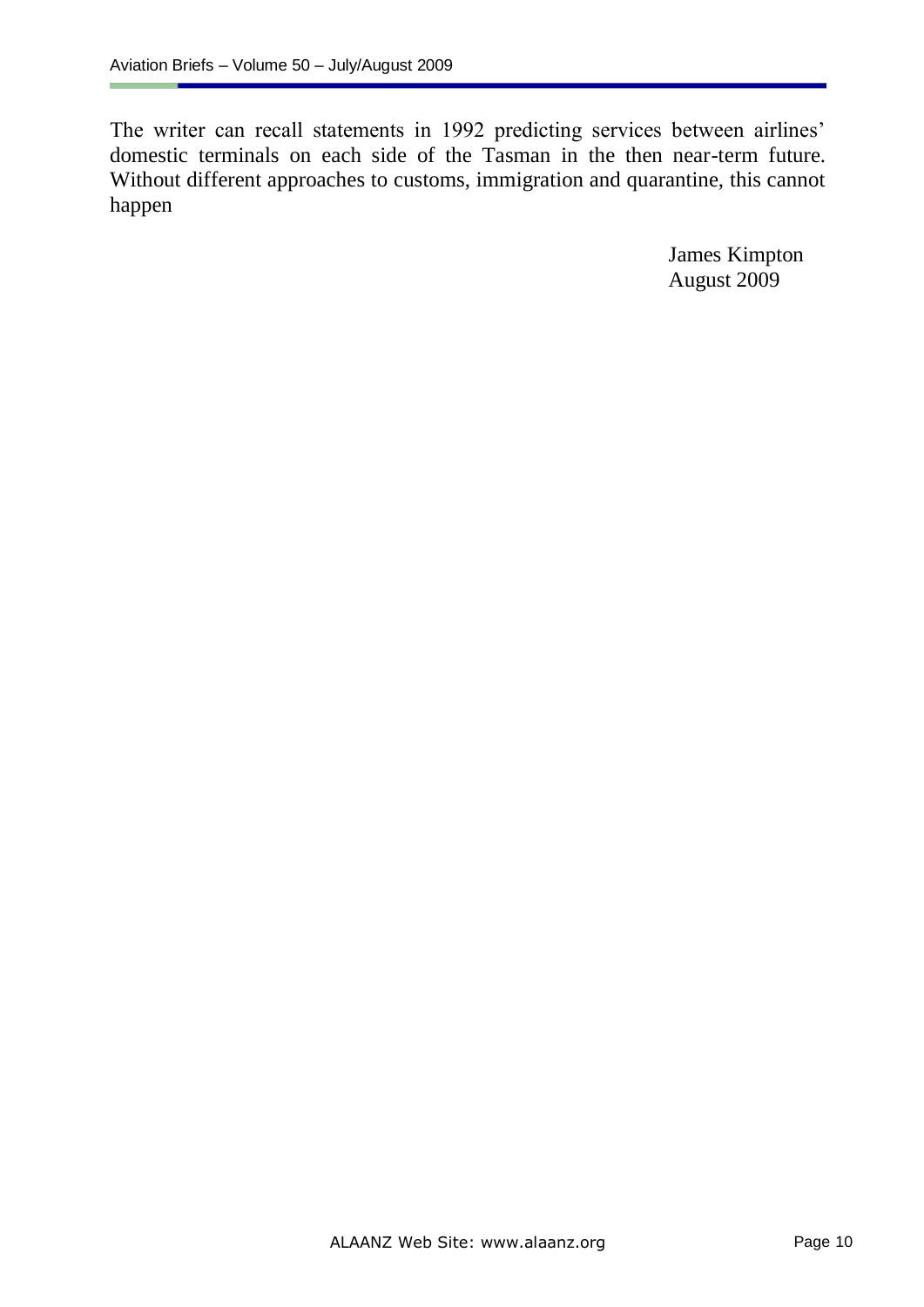#### **WINE COLUMN** by David Were

Some of the world"s greatest value can be found in wines from Chile. Chilean wines have been imported into Australia for many decades; I can recall impressing friends in the 70s with a Champagne-style sparkling wine carrying the label **Undurraga**, which I now know is a long-established vineyard in Maipo Valley, just outside Santiago, the capital. Serving a Chilean "Champagne" allowed, I felt, a touch of the exotic but at a very modest price tag. Now, I find that a wide range of Chilean wines are available here, all representing great value, wines that are somewhat different from our own.

Chile has grown grapes for winemaking since vines were introduced by the Spanish Conquistadores in the mid-16<sup>th</sup> Century. In the first few centuries of winemaking, Spain consistently sent orders to its colony to uproot their vines and to buy more vines from Andalusia – instructions which were generally ignored.

Around the 1820s, Chile and the other South American Colonies gained their independence from Spain. Prosperous Chileans began travelling to Europe, whence they brought back root stocks of all the main Bordeaux grape varieties, together with French Vignerons and Oenologists. Chile"s modern wine industry dates from about 1850, when much Cabernet Sauvignon was planted, along with Merlot, Malbec, Sauvignon Blanc and Semillon (and even some Riesling). Previously, most wine had been made from the rustic grape Pais (Criolla), and some from Muscatel which was mainly used to make sweet white and the national spirit, Pisco.

The ruling elite, largely Basque and some British and Irish veterans of the Napoleonic Wars, built large Bodegas (wine estates) planted with European varieties. The peasant farmers continued with the Pais grape.

Chile"s Central Valley, running south from Santiago, contains most of the wine regions, although there are other smaller regions outside this strip, particularly the warmer Aconcagua region, north of the capital. The Central Valley, which includes four principal and distinct wine regions between 32 and 38 degrees of latitude, offers fertile soil, plenty of sunshine, low humidity and unlimited water for irrigation (the "snow-melt" from the Andes). Chilean vines have virtually no disease, which adds to their reliability. The moderating influence of the ocean (the Central Valley is separated from the ocean by a low range of hills) means that the climate is Mediterranean, very similar to the Napa Valley and Bordeaux.

As an aside, the renowned Colchagua Valley, near San Fernando in the middle of the Central Plain, sits in a province which glories in the name Libertador General Bernardo O"Higgins – a lovely example of the Irish connection.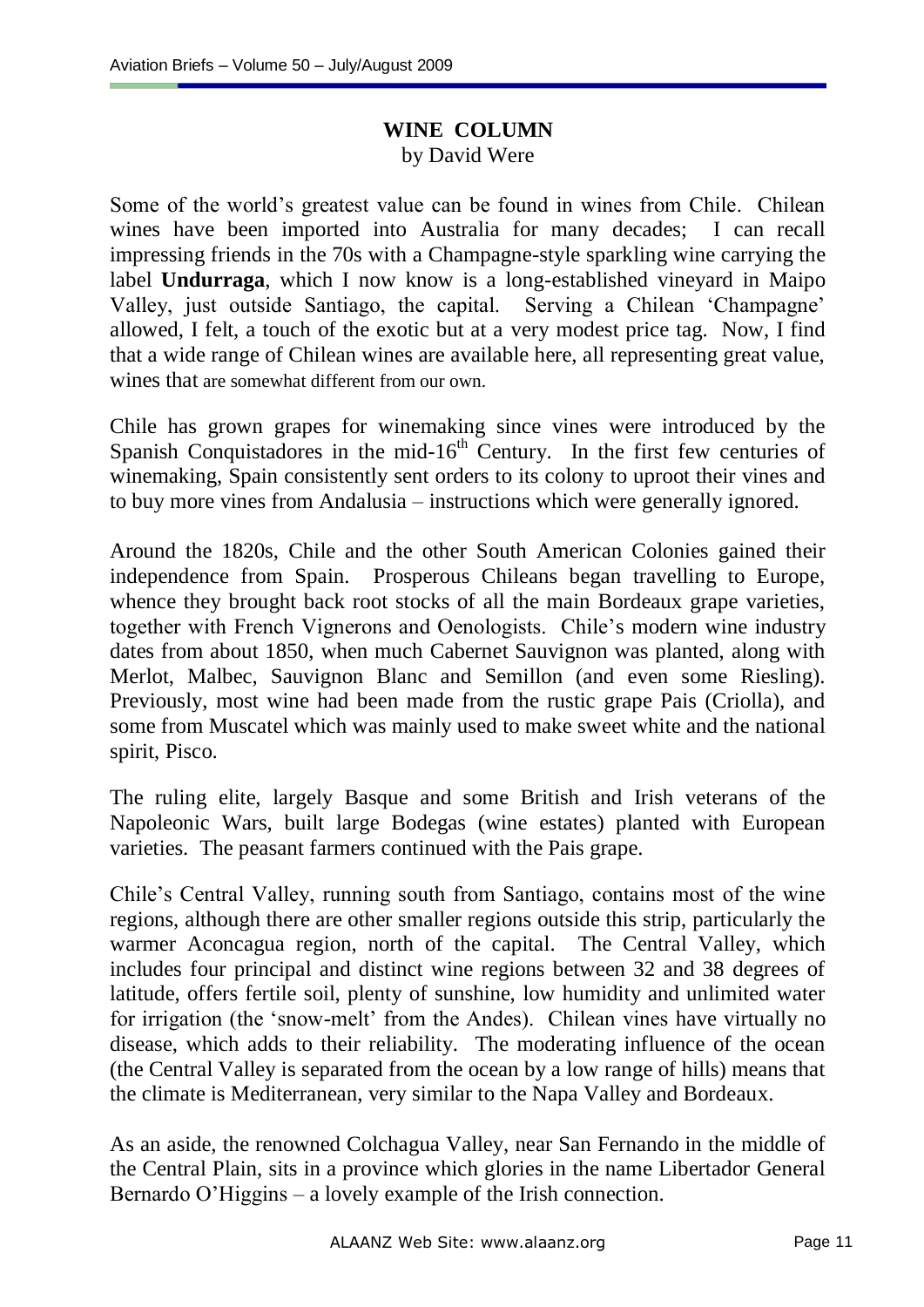Chilean white wines tend to be clean and acidic, but less fruit-driven than our own equivalents. They tend more towards the French style than the Australian and New Zealand – clean and well-made rather than strongly characteristic of the particular grape variety. Chardonnay and Sauvignon are common, although Sauvignon is often Sauvignon Vert or Sauvignonasse rather than necessarily Sauvignon Blanc.

Chilean red wine exports are predominantly Cabernet Sauvignon, Merlot and Cabernet blends. Again, they tend towards the French styles rather than our own but they can vary a lot – reds from the Maipo Valley and the northern regions tend to be big and full-bodied, those from the more southerly regions complex but lighter in body. **Carmenere** (pronounced "car-men-air") is an old Bordeaux variety, now rarely found in Bordeaux but becoming widely planted in Chile, where it was at first thought to be Merlot. It makes lovely full-bodied wines with the charm of Merlot and the structure of Cabernet Sauvignon

**Los Vascos** is a large wine estate in the Colchagua Valley, largely now owned by Lafite Rothschild, one of the great Chateaux of Bordeaux. The Lafite winemaking team travels to Chile in the French off-season which coincides with the southern hemisphere vintage, and makes the wine with a French influence. The result is an outstanding range of wines – a very pleasant Sauvignon Blanc, an excellent spicy Cabernet, and a very clean acidic Chardonnay with flavours of melon and peach. At around \$15 per bottle, these are outstanding value, and can be found at Nick's Cellars. For a few dollars more (around  $$20 - 22$ ), look for the Grand Reserve (a Cabernet, Carmenere, Syrah and Malbec blend) – it is magnificent.

**Concha Y Toro** is a long-established wine estate in the Central Valley, which makes a wide range of excellent wines. Their **Casillero Del Diablo** range (Cabernet, Merlot, Sauvignon and a very good Carmenere) are well worth seeking out at around \$15 a bottle (available at all Vintage Cellars outlets). The label translates as 'Cellar of the Devil', and the story goes that an early owner was losing a lot of wine at the hands of his cellar hands and vineyard workers, and so he stored the wine in the "Devil"s Cellar" so that the workers would be too frightened to go in there and steal the wine.

I have tasted many Chilean wines over the last few months, and I can"t list them all, let alone describe them – you will need to search for yourself. But, apart from the ones I have mentioned, I particularly recommend looking for the reds and white from **Caliterra** (at \$12 -16) and **Arboleda** (an outstanding 2006 Cabernet /Cabernet Franc and a rich elegant Carmenere, both at about \$20). There are also plenty of cheapies, and the **Montes** range from Dan Murphy offers some pleasant wines at \$9 -10. Don't aim to keep any of them – their longevity has not really